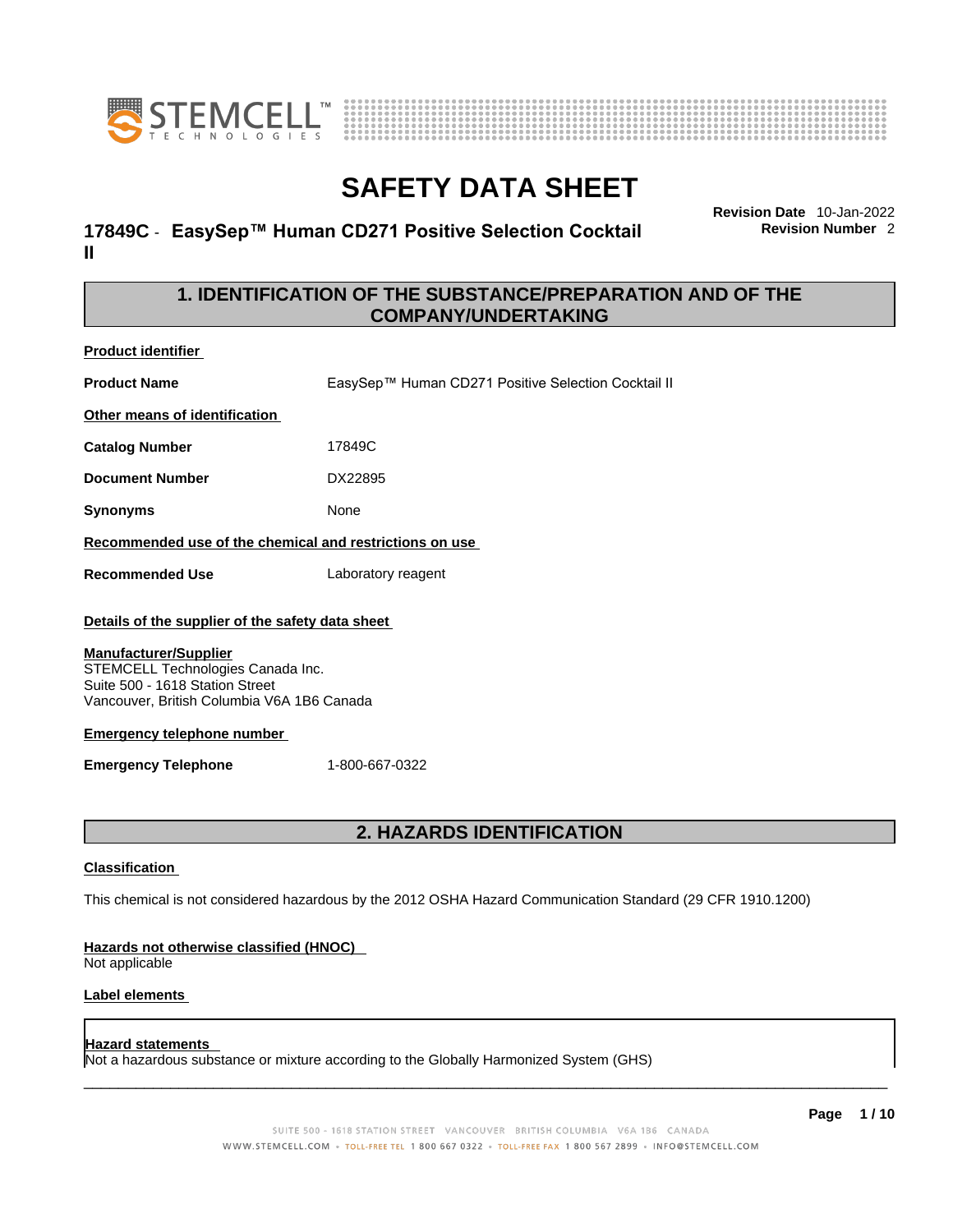



# \_\_\_\_\_\_\_\_\_\_\_\_\_\_\_\_\_\_\_\_\_\_\_\_\_\_\_\_\_\_\_\_\_\_\_\_\_\_\_\_\_\_\_\_\_\_\_\_\_\_\_\_\_\_\_\_\_\_\_\_\_\_\_\_\_\_\_\_\_\_\_\_\_\_\_\_\_\_\_\_\_\_\_\_\_\_\_\_\_\_\_\_\_ **Revision Date** 10-Jan-2022 **17849C** - **EasySep™ Human CD271 Positive Selection Cocktail II**

**Revision Number** 2

The product contains no substances which at their given concentration, are considered to be hazardous to health.

**Appearance** Clear **Physical state** Liquid **Odor** No data available

### **Other Information**

Not applicable

**Unknown acute toxicity** 0 % of the mixture consists of ingredient(s) of unknown toxicity

0 % of the mixture consists of ingredient(s) of unknown acute oral toxicity

0 % of the mixture consists of ingredient(s) of unknown acute dermal toxicity

0 % of the mixture consists of ingredient(s) of unknown acute inhalation toxicity (gas)

0 % of the mixture consists of ingredient(s) of unknown acute inhalation toxicity (vapor)

0 % of the mixture consists of ingredient(s) of unknown acute inhalation toxicity (dust/mist)

# **3. COMPOSITION/INFORMATION ON INGREDIENTS**

#### **Substance**

Not applicable.

### **Mixture**

Not a hazardous substance or mixture according to the Globally Harmonized System (GHS)

\*The exact percentage (concentration) ofcomposition has been withheld as a trade secret.

# **4. FIRST AID MEASURES**

#### **Description of first aid measures**

| <b>Inhalation</b>   | Remove to fresh air.                                                                                                    |
|---------------------|-------------------------------------------------------------------------------------------------------------------------|
| Eye contact         | Rinse thoroughly with plenty of water for at least 15 minutes, lifting lower and upper eyelids.<br>Consult a physician. |
| <b>Skin contact</b> | Wash skin with soap and water.                                                                                          |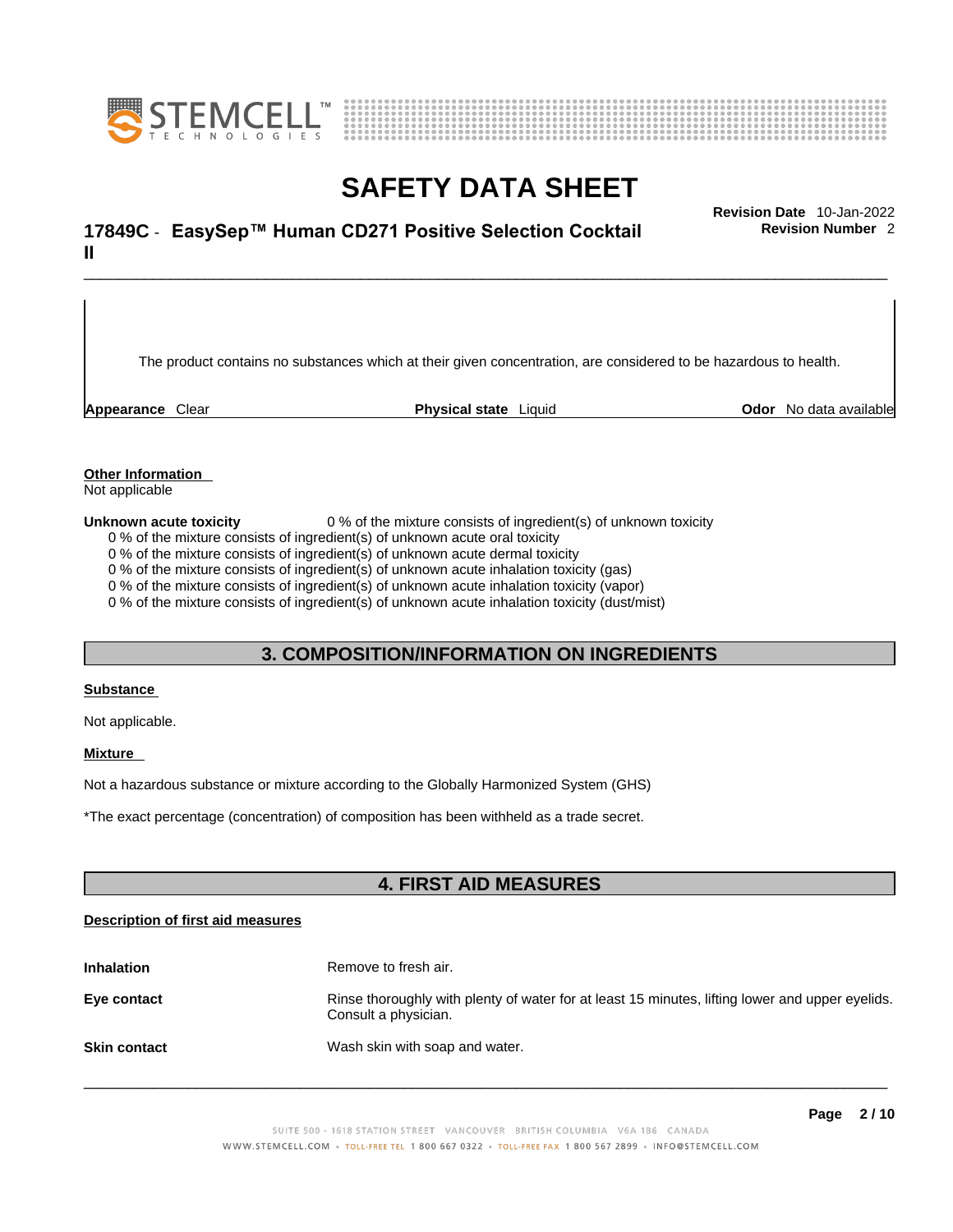



# \_\_\_\_\_\_\_\_\_\_\_\_\_\_\_\_\_\_\_\_\_\_\_\_\_\_\_\_\_\_\_\_\_\_\_\_\_\_\_\_\_\_\_\_\_\_\_\_\_\_\_\_\_\_\_\_\_\_\_\_\_\_\_\_\_\_\_\_\_\_\_\_\_\_\_\_\_\_\_\_\_\_\_\_\_\_\_\_\_\_\_\_\_ **Revision Date** 10-Jan-2022 **17849C** - **EasySep™ Human CD271 Positive Selection Cocktail II**

**Revision Number** 2

| Ingestion                                                                                                 | Clean mouth with water and drink afterwards plenty of water.                                                                          |  |  |
|-----------------------------------------------------------------------------------------------------------|---------------------------------------------------------------------------------------------------------------------------------------|--|--|
| Most important symptoms and effects, both acute and delayed                                               |                                                                                                                                       |  |  |
|                                                                                                           |                                                                                                                                       |  |  |
|                                                                                                           | No information available.<br><b>Symptoms</b>                                                                                          |  |  |
| Indication of any immediate medical attention and special treatment needed                                |                                                                                                                                       |  |  |
| Note to physicians                                                                                        | Treat symptomatically.                                                                                                                |  |  |
|                                                                                                           | <b>5. FIRE-FIGHTING MEASURES</b>                                                                                                      |  |  |
| <b>Suitable Extinguishing Media</b>                                                                       | Use extinguishing measures that are appropriate to local circumstances and the<br>surrounding environment.                            |  |  |
| Unsuitable extinguishing media                                                                            | CAUTION: Use of water spray when fighting fire may be inefficient.                                                                    |  |  |
| Specific hazards arising from the<br>chemical                                                             | No information available.                                                                                                             |  |  |
| <b>Explosion data</b><br>Sensitivity to Mechanical Impact None.<br><b>Sensitivity to Static Discharge</b> | None.                                                                                                                                 |  |  |
| Special protective equipment for<br>fire-fighters                                                         | Firefighters should wear self-contained breathing apparatus and full firefighting turnout<br>gear. Use personal protection equipment. |  |  |
|                                                                                                           | <b>6. ACCIDENTAL RELEASE MEASURES</b>                                                                                                 |  |  |
|                                                                                                           | Personal precautions, protective equipment and emergency procedures                                                                   |  |  |
| <b>Personal precautions</b>                                                                               | Ensure adequate ventilation.                                                                                                          |  |  |
| <b>Environmental precautions</b>                                                                          |                                                                                                                                       |  |  |
| <b>Environmental precautions</b>                                                                          | See Section 12 for additional Ecological Information.                                                                                 |  |  |

### **Methods and material for containment and cleaning up**

**Methods for containment** Prevent further leakage or spillage if safe to do so.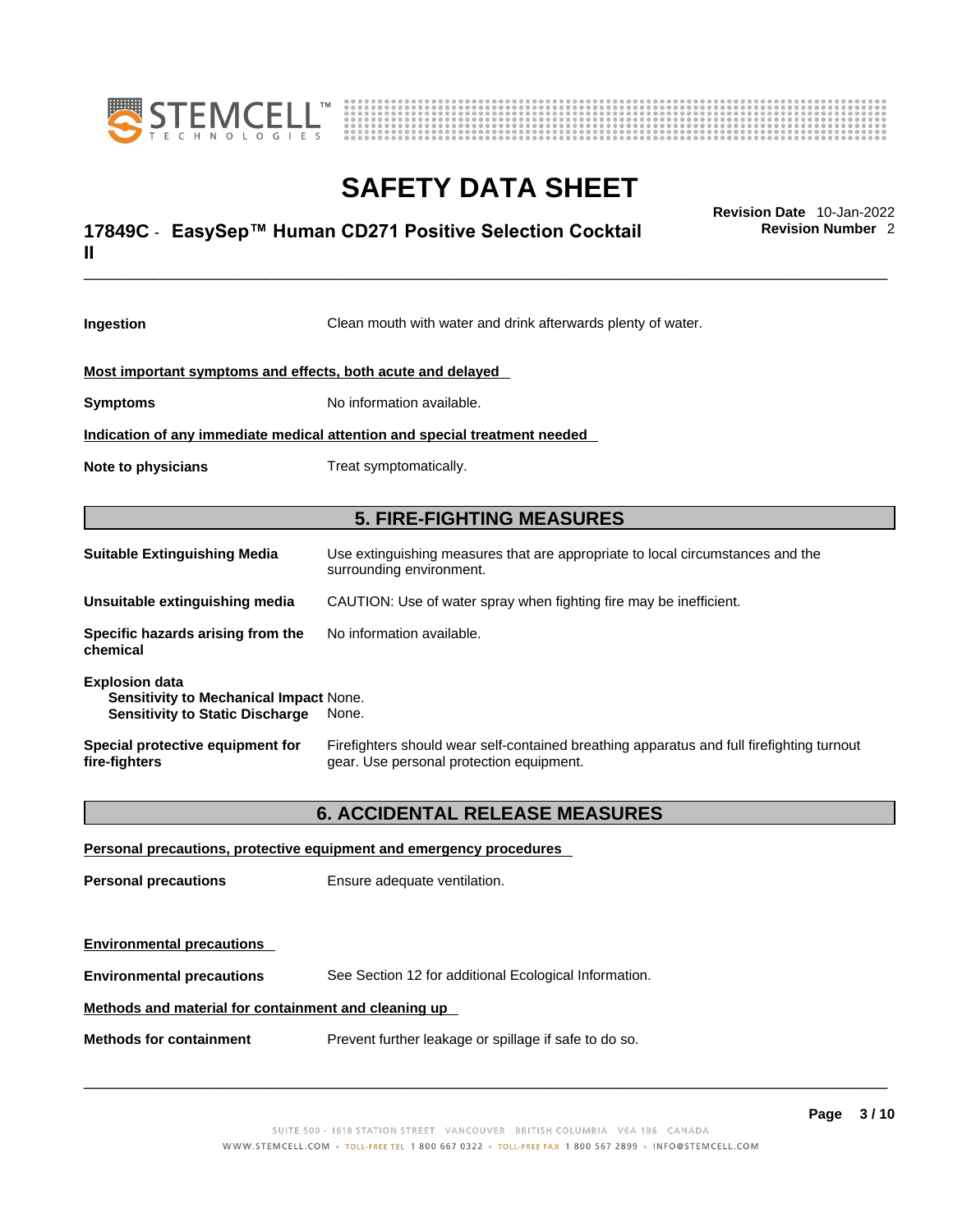



**Revision Number** 2

# \_\_\_\_\_\_\_\_\_\_\_\_\_\_\_\_\_\_\_\_\_\_\_\_\_\_\_\_\_\_\_\_\_\_\_\_\_\_\_\_\_\_\_\_\_\_\_\_\_\_\_\_\_\_\_\_\_\_\_\_\_\_\_\_\_\_\_\_\_\_\_\_\_\_\_\_\_\_\_\_\_\_\_\_\_\_\_\_\_\_\_\_\_ **Revision Date** 10-Jan-2022 **17849C** - **EasySep™ Human CD271 Positive Selection Cocktail II**

**Methods for cleaning up** Pick up and transfer to properly labeled containers. **Prevention of secondary hazards** Clean contaminated objects and areas thoroughly observing environmental regulations.

### **7. HANDLING AND STORAGE**

# **Precautions for safe handling Advice on safe handling** Handle in accordance with good industrial hygiene and safety practice. **Conditions for safe storage, including any incompatibilities Storage Conditions** Store in accordance with information listed on the Product Information Sheet (PIS).

# **8. EXPOSURE CONTROLS/PERSONAL PROTECTION**

### **Control parameters**

**Exposure Limits** This product, as supplied, does not contain any hazardous materials with occupational exposure limits established by the region specific regulatory bodies.

### **Appropriate engineering controls**

| <b>Engineering controls</b> | Showers              |
|-----------------------------|----------------------|
|                             | Eyewash stations     |
|                             | Ventilation systems. |

**Individual protection measures, such as personal protective equipment Eye/face protection** No special protective equipment required. **Skin and body protection** No special protective equipment required. **Respiratory protection** No protective equipment is needed under normal use conditions. If exposure limits are exceeded or irritation is experienced, ventilation and evacuation may be required.

**General hygiene considerations** Handle in accordance with good industrial hygiene and safety practice.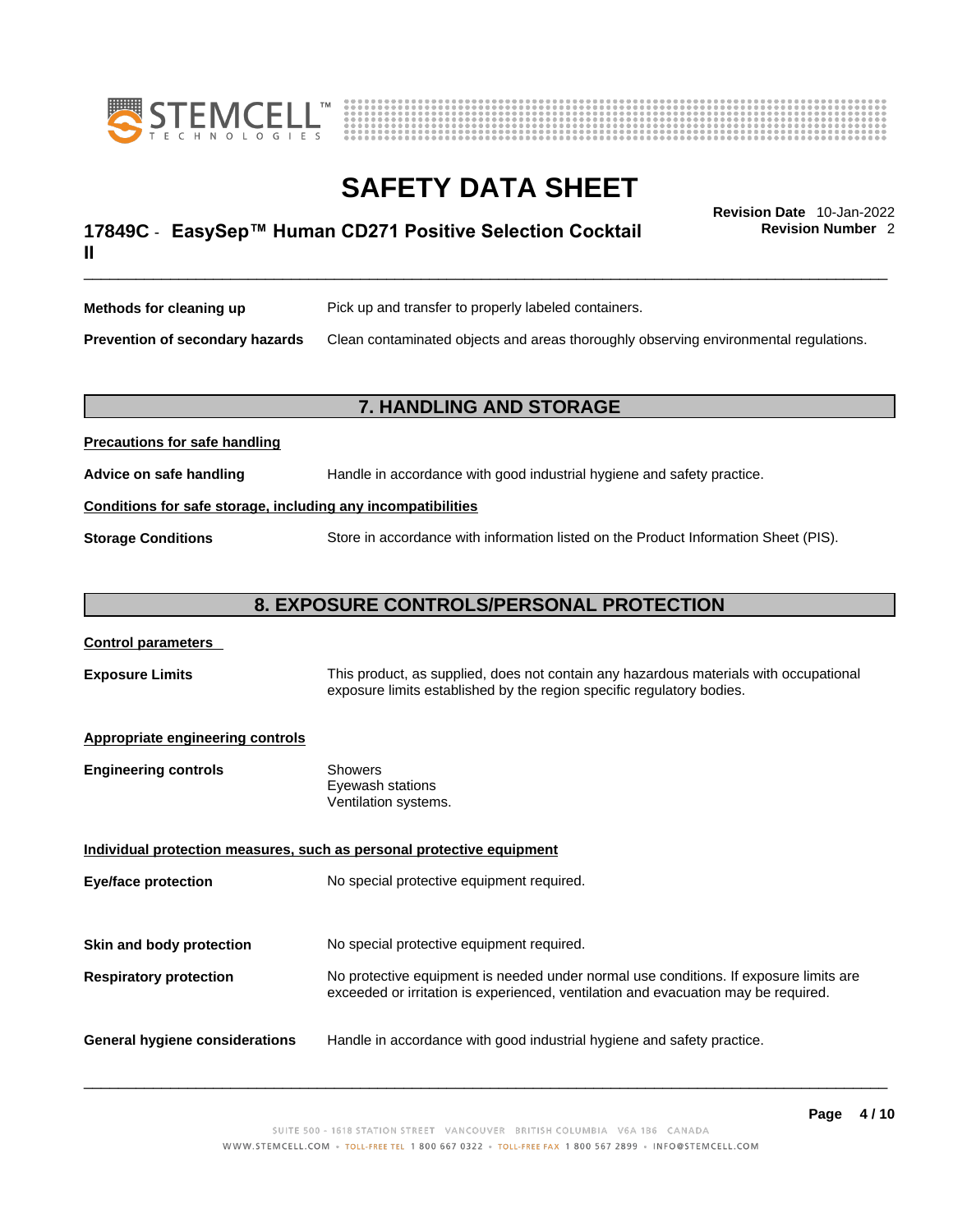



# \_\_\_\_\_\_\_\_\_\_\_\_\_\_\_\_\_\_\_\_\_\_\_\_\_\_\_\_\_\_\_\_\_\_\_\_\_\_\_\_\_\_\_\_\_\_\_\_\_\_\_\_\_\_\_\_\_\_\_\_\_\_\_\_\_\_\_\_\_\_\_\_\_\_\_\_\_\_\_\_\_\_\_\_\_\_\_\_\_\_\_\_\_ **Revision Date** 10-Jan-2022 **17849C** - **EasySep™ Human CD271 Positive Selection Cocktail II**

**Revision Number** 2

|                                                       | 9. PHYSICAL AND CHEMICAL PROPERTIES |                  |  |
|-------------------------------------------------------|-------------------------------------|------------------|--|
| Information on basic physical and chemical properties |                                     |                  |  |
| <b>Physical state</b>                                 | Liquid                              |                  |  |
| Appearance                                            | Clear                               |                  |  |
| Color                                                 | No information available            |                  |  |
| Odor                                                  | No data available                   |                  |  |
| Odor threshold                                        | No data available                   |                  |  |
| <b>Property</b>                                       | Values                              | Remarks • Method |  |
| рH                                                    | No data available                   | None known       |  |
| Melting point / freezing point                        | No data available                   | None known       |  |
| Boiling point / boiling range                         | No data available                   | None known       |  |
| Flash point                                           | No data available                   | None known       |  |
| <b>Evaporation rate</b>                               | No data available                   | None known       |  |
| Flammability (solid, gas)                             | No data available                   | None known       |  |
| <b>Flammability Limit in Air</b>                      |                                     | None known       |  |
| <b>Upper flammability limit:</b>                      | No data available                   |                  |  |
| Lower flammability limit:                             | No data available                   |                  |  |
| Vapor pressure                                        | No data available                   | None known       |  |
| Vapor density                                         | No data available                   | None known       |  |
| <b>Relative density</b>                               | No data available                   | None known       |  |
| <b>Water solubility</b>                               | No data available                   | None known       |  |
| Solubility in other solvents                          | No data available                   | None known       |  |
| <b>Partition coefficient</b>                          | No data available                   | None known       |  |
| <b>Autoignition temperature</b>                       | No data available                   | None known       |  |
| <b>Decomposition temperature</b>                      | No data available                   | None known       |  |
| Kinematic viscosity                                   | No data available                   | None known       |  |
| <b>Dynamic viscosity</b>                              | No data available                   | None known       |  |
| <b>Explosive properties</b>                           | No data available                   |                  |  |
| <b>Oxidizing properties</b>                           | No information available            |                  |  |
| Other Information                                     |                                     |                  |  |
| <b>Softening point</b>                                | No information available            |                  |  |
| Molecular weight                                      | No information available            |                  |  |
| Molecular formula                                     | No information available            |                  |  |
| VOC Content (%)                                       | No information available            |                  |  |
| <b>Liquid Density</b>                                 | No information available            |                  |  |
| <b>Bulk density</b>                                   | No information available            |                  |  |
|                                                       | <b>10. STABILITY AND REACTIVITY</b> |                  |  |

**Reactivity No information available.** 

**Chemical stability** Stable under recommended transport or storage conditions.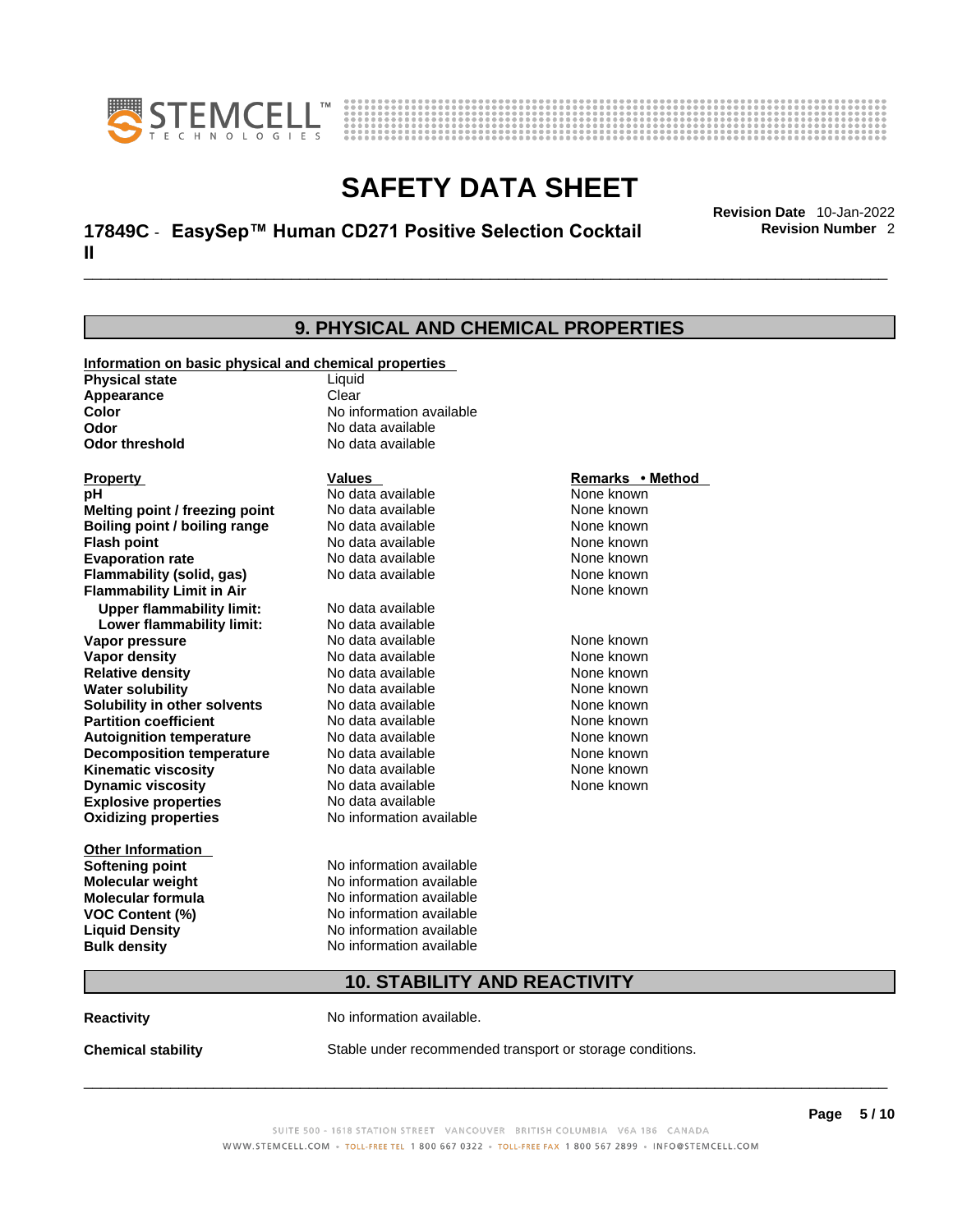



# \_\_\_\_\_\_\_\_\_\_\_\_\_\_\_\_\_\_\_\_\_\_\_\_\_\_\_\_\_\_\_\_\_\_\_\_\_\_\_\_\_\_\_\_\_\_\_\_\_\_\_\_\_\_\_\_\_\_\_\_\_\_\_\_\_\_\_\_\_\_\_\_\_\_\_\_\_\_\_\_\_\_\_\_\_\_\_\_\_\_\_\_\_ **Revision Date** 10-Jan-2022 **17849C** - **EasySep™ Human CD271 Positive Selection Cocktail II**

**Revision Number** 2

| <b>Possibility of hazardous reactions</b> None under normal processing.    |                                           |
|----------------------------------------------------------------------------|-------------------------------------------|
| <b>Conditions to avoid</b>                                                 | None known based on information supplied. |
| Incompatible materials                                                     | None known based on information supplied. |
| Hazardous decomposition products None known based on information supplied. |                                           |

# **11. TOXICOLOGICAL INFORMATION**

### **Information on likely routes of exposure**

#### **Product Information**

| <b>Inhalation</b>                                                            | Specific test data for the substance or mixture is not available. |
|------------------------------------------------------------------------------|-------------------------------------------------------------------|
| Eye contact                                                                  | Specific test data for the substance or mixture is not available. |
| <b>Skin contact</b>                                                          | Specific test data for the substance or mixture is not available. |
| Ingestion                                                                    | Specific test data for the substance or mixture is not available. |
| Symptoms related to the physical, chemical and toxicological characteristics |                                                                   |

**Symptoms** No information available.

**Numerical measures of toxicity**

**Acute toxicity**

**Unknown acute toxicity** 0 % of the mixture consists of ingredient(s) of unknown toxicity

0 % of the mixture consists of ingredient(s) of unknown acute oral toxicity

0 % of the mixture consists of ingredient(s) of unknown acute dermal toxicity

0 % of the mixture consists of ingredient(s) of unknown acute inhalation toxicity (gas)

0 % of the mixture consists of ingredient(s) of unknown acute inhalation toxicity (vapor)

0 % of the mixture consists of ingredient(s) of unknown acute inhalation toxicity (dust/mist) Product Information

#### **Delayed and immediate effects as well as chronic effects from short and long-term exposure**

| <b>Skin</b><br><b>Virritation</b><br>Nο<br>. corros | inform<br>mation available. |
|-----------------------------------------------------|-----------------------------|
| Proo<br>nauon                                       |                             |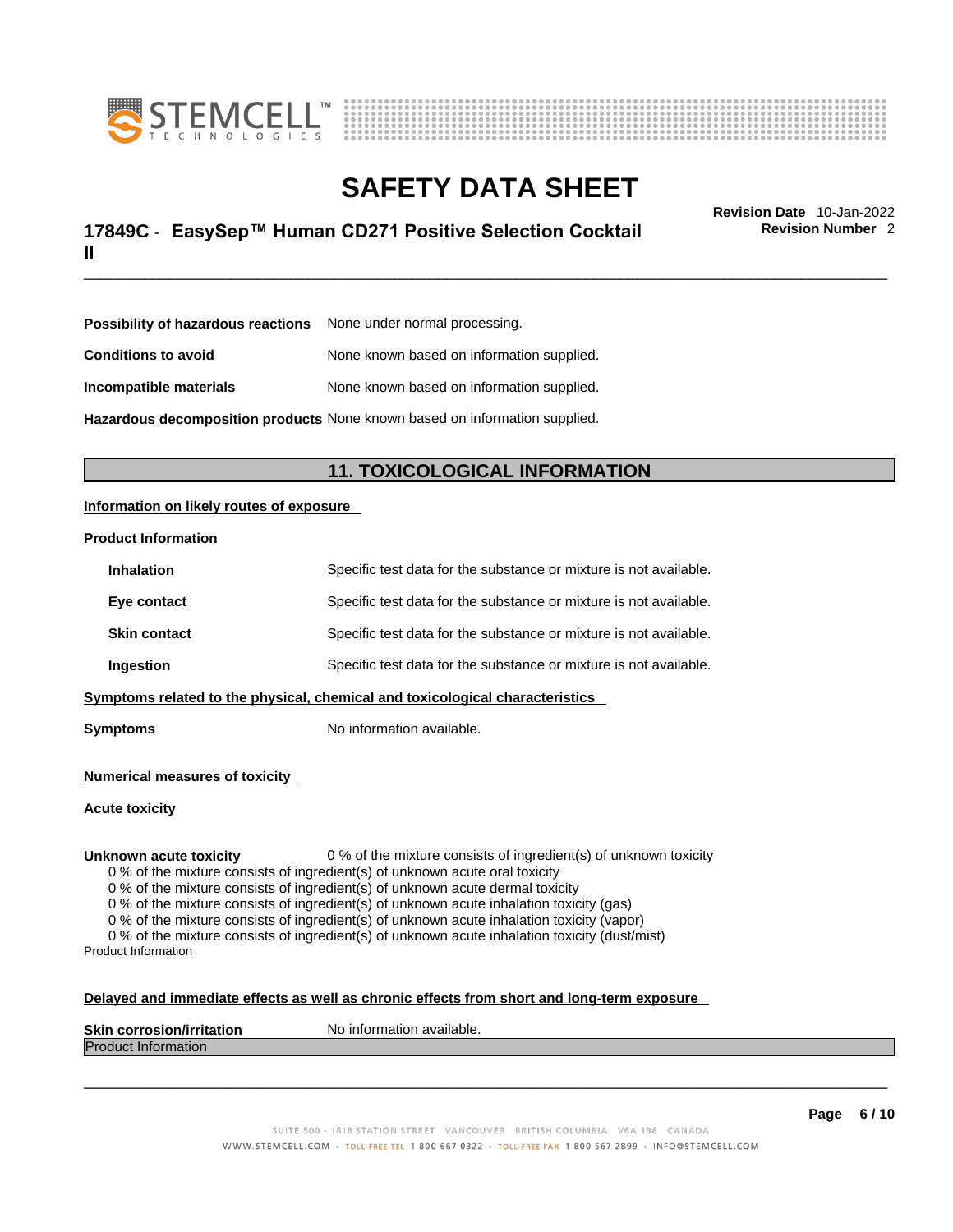



# \_\_\_\_\_\_\_\_\_\_\_\_\_\_\_\_\_\_\_\_\_\_\_\_\_\_\_\_\_\_\_\_\_\_\_\_\_\_\_\_\_\_\_\_\_\_\_\_\_\_\_\_\_\_\_\_\_\_\_\_\_\_\_\_\_\_\_\_\_\_\_\_\_\_\_\_\_\_\_\_\_\_\_\_\_\_\_\_\_\_\_\_\_ **Revision Date** 10-Jan-2022 **17849C** - **EasySep™ Human CD271 Positive Selection Cocktail II**

**Revision Number** 2

| No information available.  |  |  |
|----------------------------|--|--|
|                            |  |  |
| No information available.  |  |  |
|                            |  |  |
| No information available.  |  |  |
|                            |  |  |
| No information available.  |  |  |
| No information available.  |  |  |
| <b>Product Information</b> |  |  |
| No information available.  |  |  |
| <b>Product Information</b> |  |  |
| No information available.  |  |  |
| <b>Product Information</b> |  |  |
| No information available.  |  |  |
|                            |  |  |

# **12. ECOLOGICAL INFORMATION**

| <b>Ecotoxicity</b>            |                                    |  |
|-------------------------------|------------------------------------|--|
| <b>Product Information</b>    |                                    |  |
| Persistence and degradability | No information available.          |  |
| <b>Bioaccumulation</b>        | There is no data for this product. |  |
|                               |                                    |  |
| Other adverse effects         | No information available.          |  |

# **13. DISPOSAL CONSIDERATIONS**

| Waste treatment methods                |                                                                                                                    |
|----------------------------------------|--------------------------------------------------------------------------------------------------------------------|
| Waste from residues/unused<br>products | Dispose of in accordance with local regulations. Dispose of waste in accordance with<br>environmental legislation. |
| Contaminated packaging                 | Do not reuse empty containers.                                                                                     |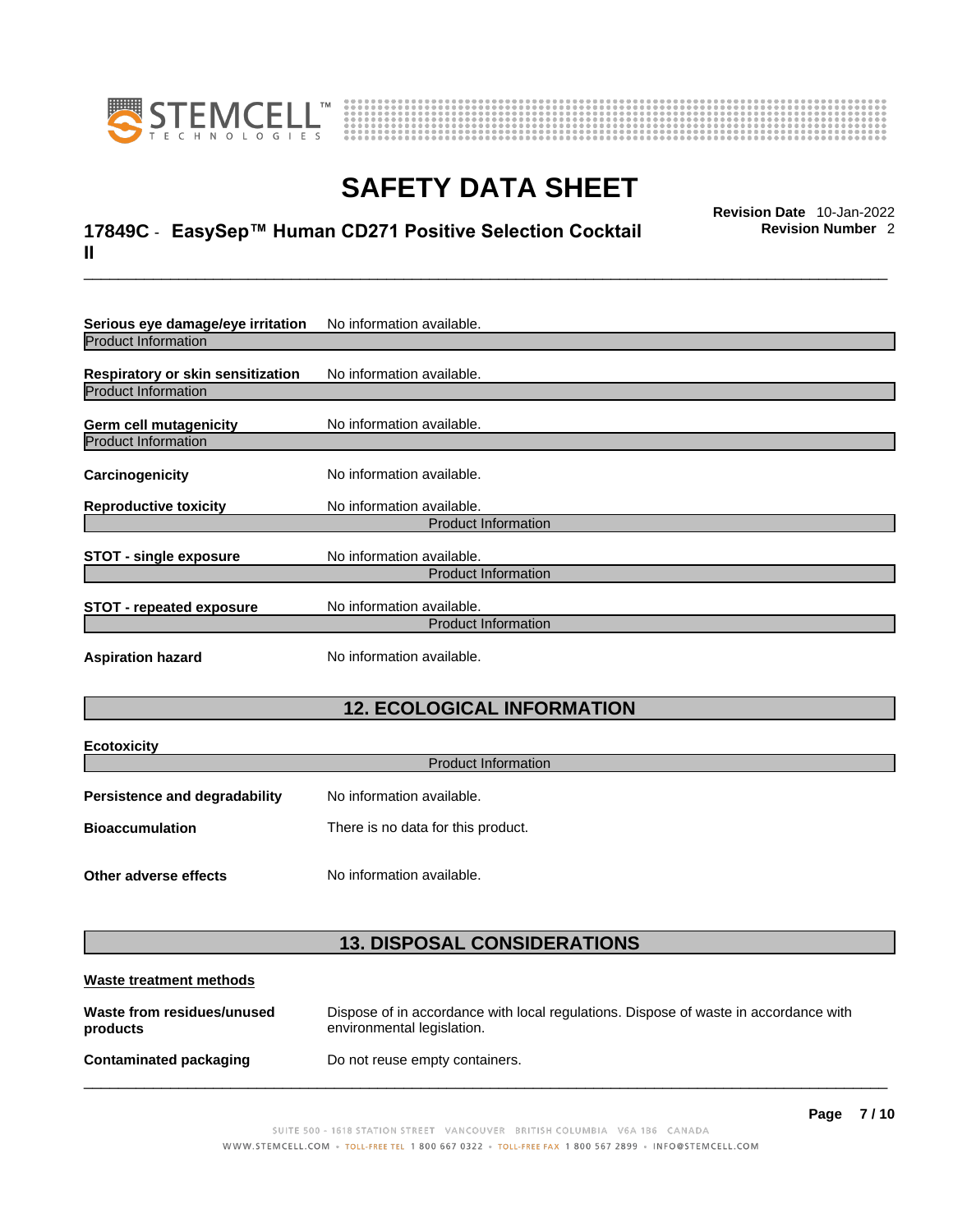



# \_\_\_\_\_\_\_\_\_\_\_\_\_\_\_\_\_\_\_\_\_\_\_\_\_\_\_\_\_\_\_\_\_\_\_\_\_\_\_\_\_\_\_\_\_\_\_\_\_\_\_\_\_\_\_\_\_\_\_\_\_\_\_\_\_\_\_\_\_\_\_\_\_\_\_\_\_\_\_\_\_\_\_\_\_\_\_\_\_\_\_\_\_ **Revision Date** 10-Jan-2022 **17849C** - **EasySep™ Human CD271 Positive Selection Cocktail II**

**US EPA Waste Number** P105

**14. TRANSPORT INFORMATION** 

| DOT         | Not regulated |
|-------------|---------------|
| <u>TDG</u>  | Not regulated |
| MEX         | Not regulated |
| ICAO (air)  | Not regulated |
| <u>IATA</u> | Not regulated |
| <b>IMDG</b> | Not regulated |
| <u>RID</u>  | Not regulated |
| <b>ADR</b>  | Not regulated |
| <b>ADN</b>  | Not regulated |

# **15. REGULATORY INFORMATION**

| <b>International Inventories</b> |                 |
|----------------------------------|-----------------|
| <b>TSCA</b>                      | Complies        |
| <b>DSL/NDSL</b>                  | Complies        |
| <b>EINECS/ELINCS</b>             | Complies        |
| <b>ENCS</b>                      | Does not comply |
| <b>IECSC</b>                     | Complies        |
| <b>KECL</b>                      | Complies        |
| <b>PICCS</b>                     | Complies        |
| <b>AICS</b>                      | Complies        |

 **Legend:** 

 **TSCA** - United States Toxic Substances Control Act Section 8(b) Inventory  **DSL/NDSL** - Canadian Domestic Substances List/Non-Domestic Substances List  **EINECS/ELINCS** - European Inventory of Existing Chemical Substances/European List of Notified Chemical Substances  **ENCS** - Japan Existing and New Chemical Substances  **IECSC** - China Inventory of Existing Chemical Substances

 **KECL** - Korean Existing and Evaluated Chemical Substances

 $\_$  ,  $\_$  ,  $\_$  ,  $\_$  ,  $\_$  ,  $\_$  ,  $\_$  ,  $\_$  ,  $\_$  ,  $\_$  ,  $\_$  ,  $\_$  ,  $\_$  ,  $\_$  ,  $\_$  ,  $\_$  ,  $\_$  ,  $\_$  ,  $\_$  ,  $\_$  ,  $\_$  ,  $\_$  ,  $\_$  ,  $\_$  ,  $\_$  ,  $\_$  ,  $\_$  ,  $\_$  ,  $\_$  ,  $\_$  ,  $\_$  ,  $\_$  ,  $\_$  ,  $\_$  ,  $\_$  ,  $\_$  ,  $\_$  ,

**Revision Number** 2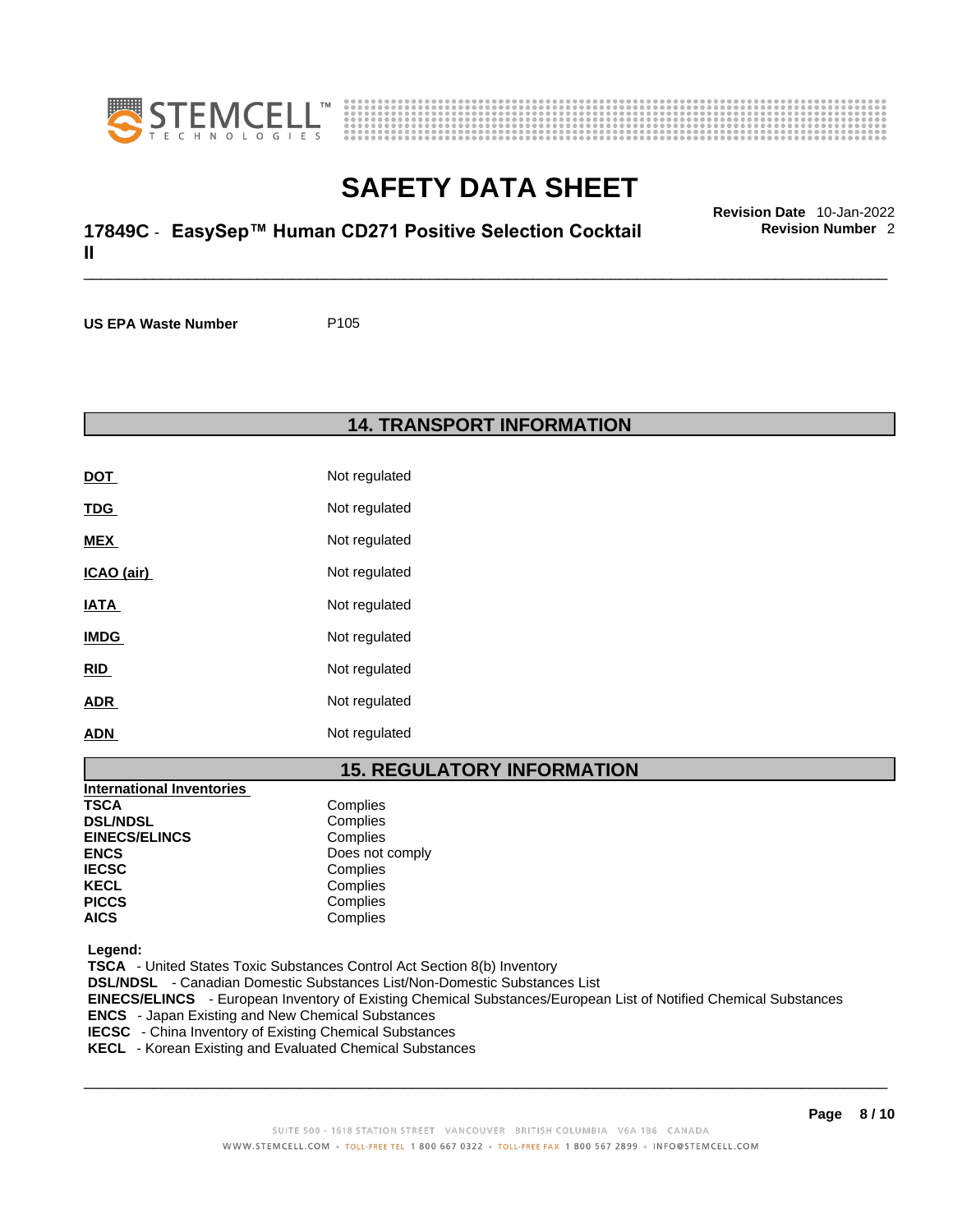



# \_\_\_\_\_\_\_\_\_\_\_\_\_\_\_\_\_\_\_\_\_\_\_\_\_\_\_\_\_\_\_\_\_\_\_\_\_\_\_\_\_\_\_\_\_\_\_\_\_\_\_\_\_\_\_\_\_\_\_\_\_\_\_\_\_\_\_\_\_\_\_\_\_\_\_\_\_\_\_\_\_\_\_\_\_\_\_\_\_\_\_\_\_ **Revision Date** 10-Jan-2022 **17849C** - **EasySep™ Human CD271 Positive Selection Cocktail II**

**Revision Number** 2

 **PICCS** - Philippines Inventory of Chemicals and Chemical Substances

 **AICS** - Australian Inventory of Chemical Substances

#### **US Federal Regulations**

#### **SARA 313**

Section 313 of Title III of the Superfund Amendments and Reauthorization Act of 1986 (SARA). This product does not contain any chemicals which are subject to the reporting requirements of the Act and Title 40 of the Code of Federal Regulations, Part 372.

| SARA 311/312 Hazard Categories    |           |  |
|-----------------------------------|-----------|--|
| Acute health hazard               | No        |  |
| <b>Chronic Health Hazard</b>      | <b>No</b> |  |
| <b>Fire hazard</b>                | No        |  |
| Sudden release of pressure hazard | No        |  |
| <b>Reactive Hazard</b>            | No        |  |

### **CWA** (Clean Water Act)

This product does not contain any substances regulated as pollutants pursuant to the Clean Water Act (40 CFR 122.21 and 40 CFR 122.42).

#### **CERCLA**

This material, as supplied, does not contain any substances regulated as hazardous substances under the Comprehensive Environmental Response Compensation and Liability Act (CERCLA) (40 CFR 302) or the Superfund Amendments and Reauthorization Act (SARA) (40 CFR 355). There may be specific reporting requirements at the local, regional, or state level pertaining to releases of this material.

#### **US State Regulations**

#### **California Proposition 65**

This product does not contain any Proposition 65 chemicals.

#### **U.S. State Right-to-Know Regulations**

#### **US State Regulations**

| Chemical name            | New Jersey | <b>Massachusetts</b> | Pennsylvania |
|--------------------------|------------|----------------------|--------------|
| Water                    |            |                      |              |
| 7732-18-5                |            |                      |              |
| Sodium Phosphate Dibasic |            |                      |              |
| 7558-79-4                |            |                      |              |

#### **U.S. EPA Label Information**